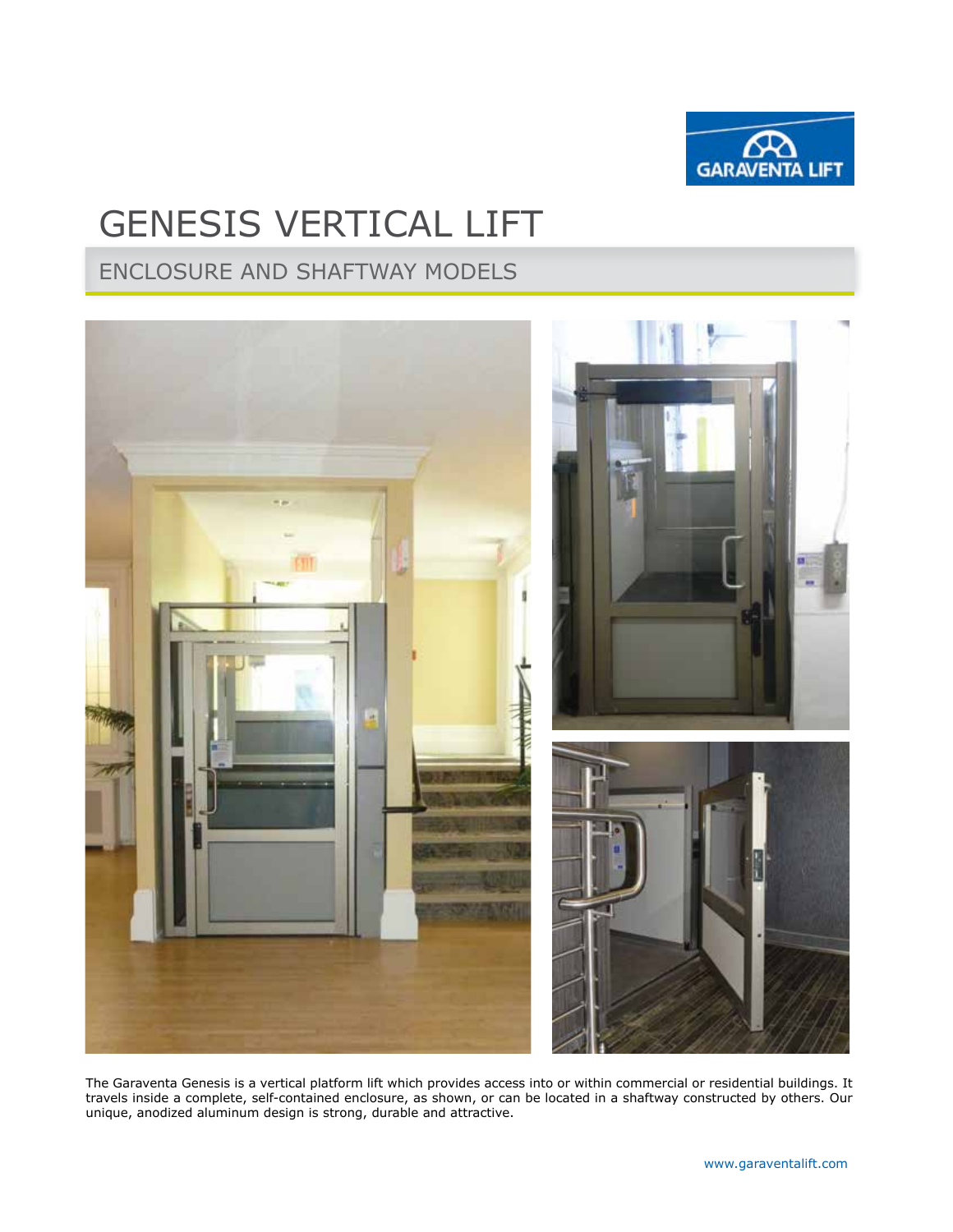## SHAFTWAY MODEL

The Genesis Shaftway model fits inside a vertical runway that is built by others in accordance to Garaventa Lift specifications. The system consists of a drive mast, passenger platform and doors or gates. The shaftway can be completely enclosed, much like an elevator shaftway, or it can be open at the upper landing. A variety of doors and gates are available.



Platform Platform Platform Shaftway Shaftway Width Width Size Length Length 1295mm 1257mm 1317mm 914mm Compact  $[49 1/2"]$  $[51 7/8"]$  $[51"]$  $[36"]$ 1407mm 1370mm 1394mm 992mm Standard  $[553/8"]$  $[54 7/8"]$  $[39"]$  $[53\ 7/8"]$ 1394mm 1558mm 992mm 1520mm Mid-Size  $[54 7/8"]$  $[613/8"]$  $[39"]$  $[59 7/8"]$ 1520mm 1546mm 1558mm 1146mm Large  $[60 7/8"]$  $[613/8"]$  $[45"]$  $[59 7/8"]$ 

#### **Shaftway Straight Through**



| Shaftway 90° Entry / Exit |  |  |  |  |
|---------------------------|--|--|--|--|
|---------------------------|--|--|--|--|

| Platform    | Shaftway  | Shaftway  | Platform | Platform  |
|-------------|-----------|-----------|----------|-----------|
| <b>Size</b> | Width     | Length    | Width    | Length    |
| Compact     | 1272mm    | 1316mm    | 940mm    | 1208mm    |
|             | [50 1/8"] | [513/4"]  | [37"]    | [471/2"]  |
| Standard    | 1350mm    | 1428mm    | 1017mm   | 1320mm    |
|             | [53 1/8"] | [56 1/4"] | [40"]    | [52"]     |
| Mid-Size    | 1350mm    | 1579mm    | 1017mm   | 1471mm    |
|             | [53 1/8"] | [62 1/8"] | [40"]    | [57 7/8"] |
| Large       | 1502mm    | 1579mm    | 1169mm   | 1471mm    |
|             | [59 1/8"] | [62 1/8"] | [46"]    | [57 7/8"] |



ั้ง

#### **Shaftway On/Off Same Side**

| Platform    | Shaftway  | Shaftway  | Platform | Platform  |
|-------------|-----------|-----------|----------|-----------|
| <b>Size</b> | Width     | Length    | Width    | Length    |
| Compact     | 1317mm    | 1316mm    | 914mm    | 1208mm    |
|             | [51 7/8"] | [51 3/4"] | $[36"]$  | [471/2"]  |
| Standard    | 1394mm    | 1428mm    | 992mm    | 1320mm    |
|             | [54 7/8"] | [56 1/4"] | [39"]    | [52"]     |
| Mid-Size    | 1394mm    | 1579mm    | 992mm    | 1471mm    |
|             | [54 7/8"] | [62 1/8"] | [39"]    | [57 7/8"] |
| Large       | 1546mm    | 1579mm    | 1144mm   | 1471mm    |
|             | [607/8"]  | [62 1/8"] | [45"]    | [57 7/8"] |

• Platform dimensions are clear inside dimensions.

- Ramp required for floor mount
- Mast-to-wall attachment required

• [Shaftway Only] If the tie back rail (spreader bar) is to be used to attach the mast to the shaftway width dimension will increase by 38 mm  $[1\ 1/2'']$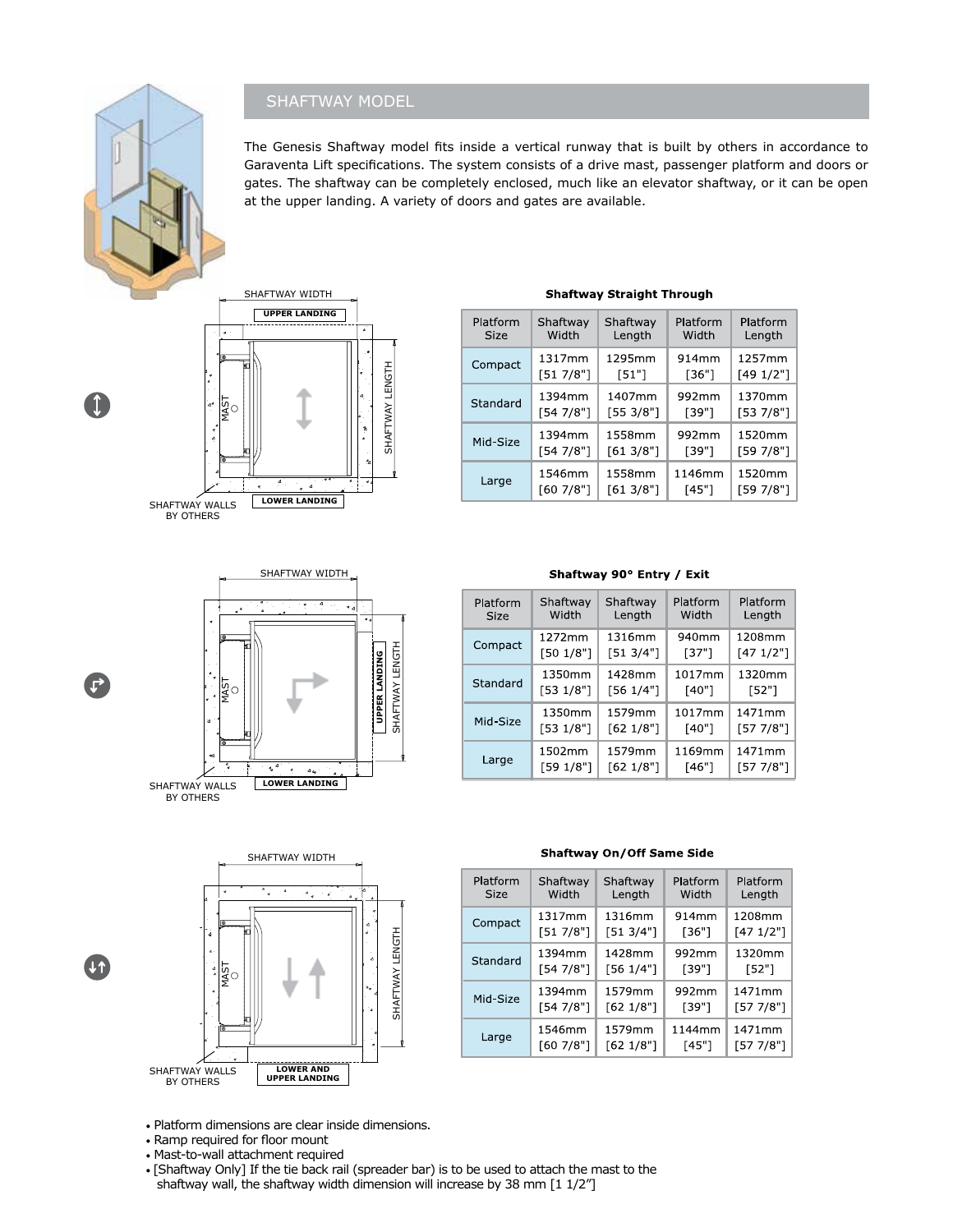

# ENCLOSURE MODEL

The Genesis Enclosure model is a complete, self-contained vertical access solution. It is similar to the Shaftway Model except it includes a pre-fabricated enclosure and integrated doors or gates. The enclosure can be built full height and fitted with a Plexiglas dome for weather protection, or can be left open at the top.

 $\uparrow$ 



### **Enclosure Straight Through**

| Platform    | Base      | Base      | Platform  | Platform  |
|-------------|-----------|-----------|-----------|-----------|
| <b>Size</b> | Width     | Length    | Width     | Length    |
| Standard    | 1399mm    | 1505mm    | 947mm     | 1370mm    |
|             | [55 1/8"] | [59 1/4"] | [37 1/4"] | [53 7/8"] |
| Mid-Size    | 1399mm    | 1656mm    | 947mm     | 1520mm    |
|             | [55 1/8"] | [65 1/8"] | [371/4"]  | [59 7/8"] |
| Large       | 1551mm    | 1656mm    | 1099mm    | 1520mm    |
|             | [61 1/8"] | [65 1/8"] | [431/4"]  | [59 7/8"] |



#### Enclosure 90° Entry / Exit

| Platform    | Base      | Base      | Platform  | Platform  |
|-------------|-----------|-----------|-----------|-----------|
| <b>Size</b> | Width     | Length    | Width     | Length    |
| Standard    | 1399mm    | 1505mm    | 1017mm    | 1295mm    |
|             | [55 1/8"] | [59 1/4"] | [40"]     | [51"]     |
| Mid-Size    | 1399mm    | 1656mm    | 1017mm    | 1446mm    |
|             | [55 1/8"] | [65 1/8"] | [40"]     | [56 7/8"] |
| Large       | 1551mm    | 1656mm    | 1155mm    | 1446mm    |
|             | [611/8"]  | [65 1/8"] | [45 1/2"] | [56 7/8"] |

 $\mathbf{r}$ 

U<sub>1</sub>



#### **Enclosure On/Off Same Side**

| Platform    | Base      | Base      | Platform  | Platform  |
|-------------|-----------|-----------|-----------|-----------|
| <b>Size</b> | Width     | Length    | Width     | Length    |
| Standard    | 1399mm    | 1505mm    | 947mm     | 1295mm    |
|             | [55 1/8"] | [59 1/4"] | [37 1/4"] | [51"]     |
| Mid-Size    | 1399mm    | 1656mm    | 947mm     | 1446mm    |
|             | [55 1/8"] | [65 1/8"] | [37 1/4"] | [56 7/8"] |
| Large       | 1551mm    | 1656mm    | 1099mm    | 1446mm    |
|             | [61 1/8"] | [65 1/8"] | [431/4"]  | [56 7/8"] |